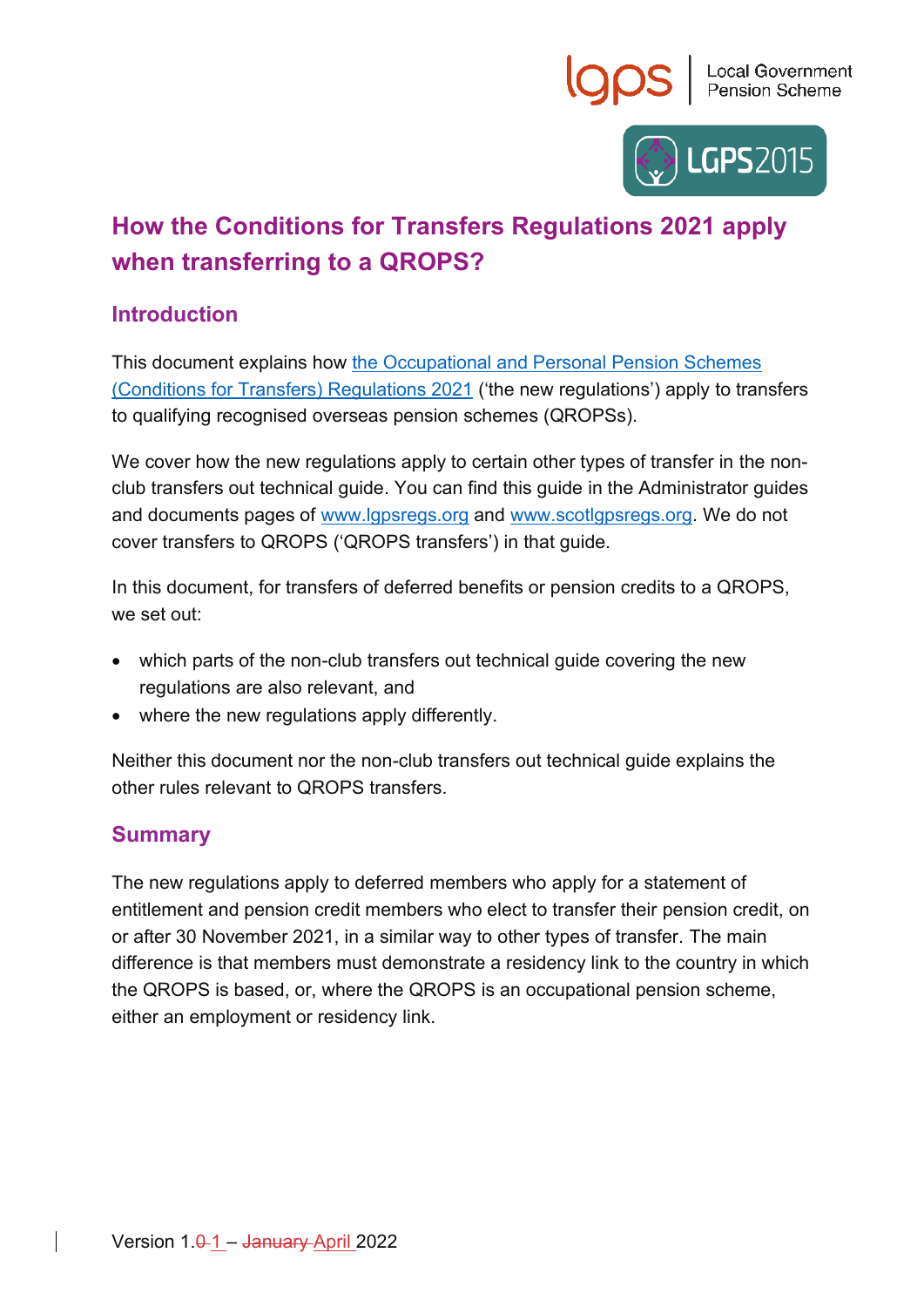## **Which parts of the non-club transfers out technical guide covering the new regulations are also relevant to QROPS transfers?**

#### Table 1

| <b>New regulation requirements</b>               | Relevant sub paragraph in section 4    | How does this apply to QROPS           |
|--------------------------------------------------|----------------------------------------|----------------------------------------|
|                                                  | (CETV questions and answers) of the    | transfers?                             |
|                                                  | non-club transfers out technical guide |                                        |
| You must inform the member that for the          | Information to be provided to member   | This applies to QROPS transfers in the |
| transfer to proceed, you must be satisfied       | upon initial enquiry.                  | same way as it applies to transfers to |
| that either the First or Second condition        |                                        | other UK registered pension schemes.   |
| has been met.                                    |                                        |                                        |
| We have created two template letters for         |                                        |                                        |
| this purpose:                                    |                                        |                                        |
|                                                  |                                        |                                        |
| 'Transfers out initial enquiry' for              |                                        |                                        |
| deferred members                                 |                                        |                                        |
| 'Transfers out initial enquiry AVCs<br>$\bullet$ |                                        |                                        |
| and Pension Credits' for AVC and                 |                                        |                                        |
| pension credit members.                          |                                        |                                        |
|                                                  |                                        |                                        |
| You can find these on the Administrator          |                                        |                                        |
| guides and documents pages of                    |                                        |                                        |
| www.lgpsregs.org and                             |                                        |                                        |
| www.scotlgpsregs.org.                            |                                        |                                        |
|                                                  |                                        |                                        |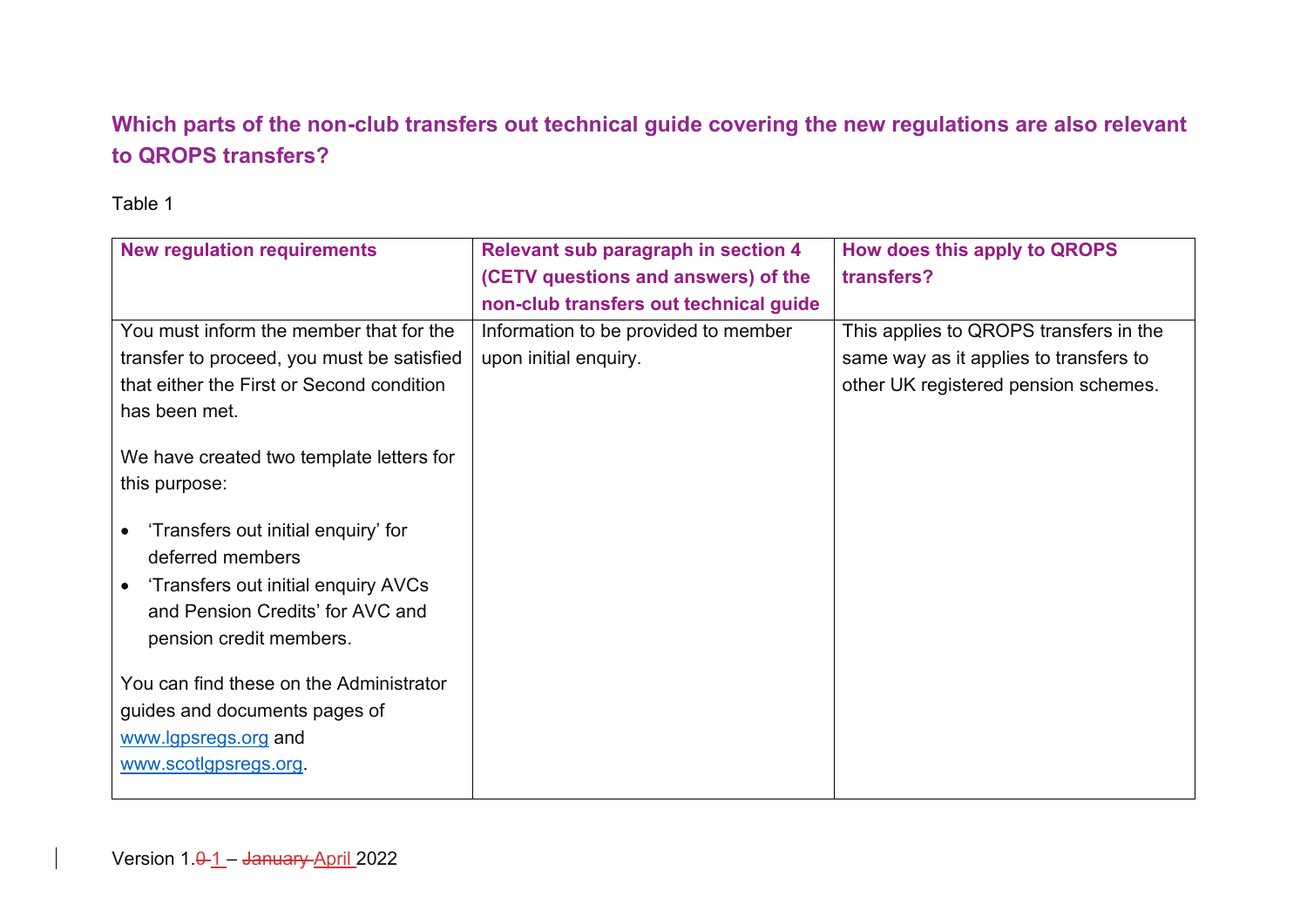| <b>New regulation requirements</b>                                                                                                                                                                                                                                                                                                                                             | <b>Relevant sub paragraph in section 4</b><br>(CETV questions and answers) of the<br>non-club transfers out technical guide | How does this apply to QROPS<br>transfers?                                                                                                                                                                          |
|--------------------------------------------------------------------------------------------------------------------------------------------------------------------------------------------------------------------------------------------------------------------------------------------------------------------------------------------------------------------------------|-----------------------------------------------------------------------------------------------------------------------------|---------------------------------------------------------------------------------------------------------------------------------------------------------------------------------------------------------------------|
| If you are satisfied beyond reasonable<br>doubt that the receiving scheme is a 'safe<br>scheme', the transfer may proceed.                                                                                                                                                                                                                                                     | The Conditions – First condition                                                                                            | This does not apply as QROPS transfers<br>will not satisfy the First condition.                                                                                                                                     |
| You can decide that the Second condition<br>is met without requesting further<br>information. You can do this where the<br>receiving scheme is a personal pension<br>scheme on your 'clean list' and, on the<br>balance of probabilities, based on the<br>information you hold, you decide that<br>none of red flags three to six or amber<br>flags four to eight are present. | The Conditions – Second condition<br>Stage one – the balance of probability<br>test                                         | This does not apply to QROPS transfers.<br>You will always need to request further<br>information, such as residency link<br>information or, for occupational schemes,<br>residency or employment link information. |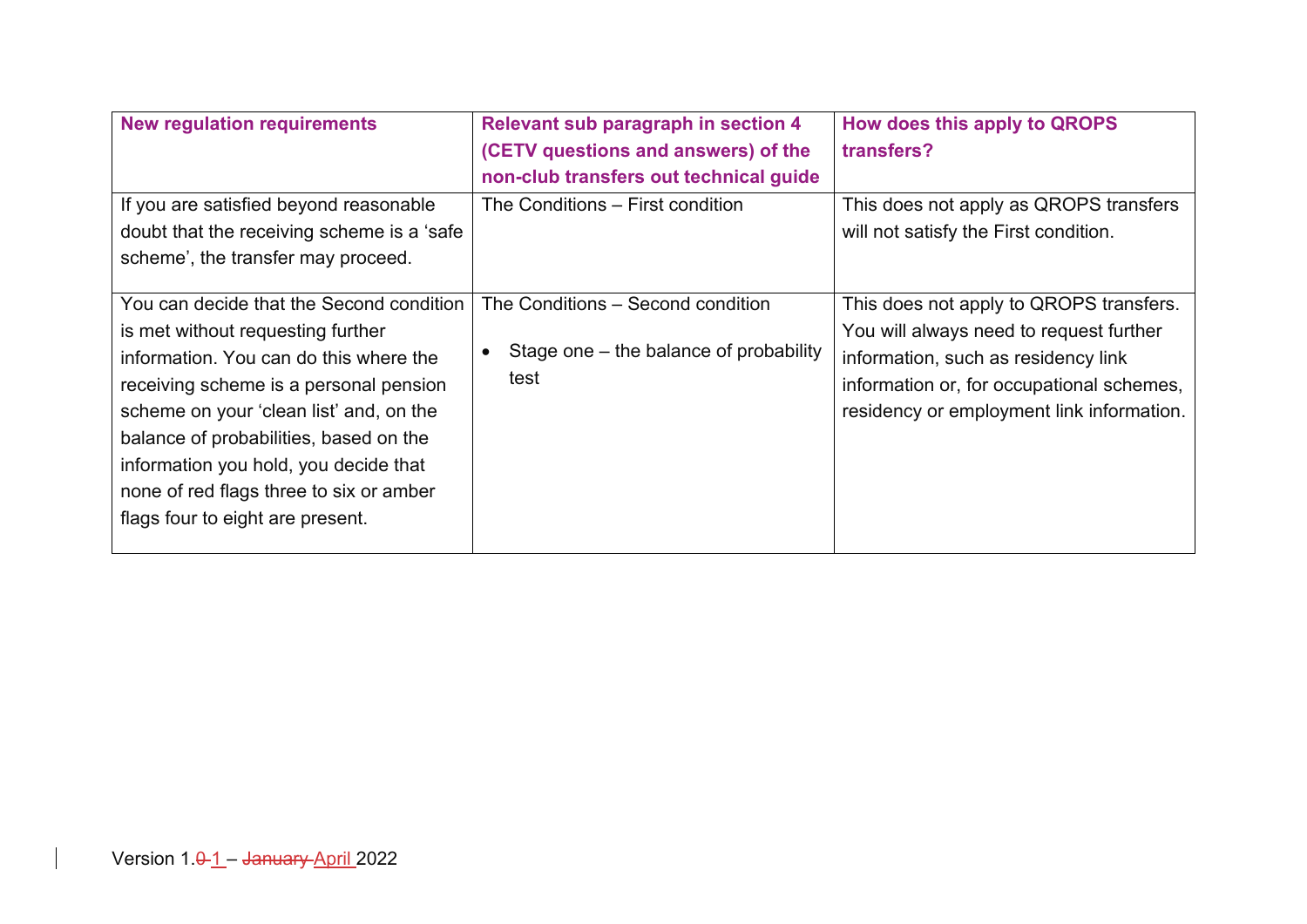Unless the case fell within the First Condition, or Stage one of the Second condition (set out in the previous two rows) you must formally request further information before you can decide whether the member meets the second condition, including sending reminders.

Where the receiving scheme is an UK occupational pension scheme, you must request the employment link information and, if necessary, reasonable and proportionate evidence / information. For personal pensions, you must request reasonable and proportionate evidence / information.

The Conditions – Second condition

• Stage two – formally request information

The Conditions – Employment link

The Conditions – [Residency link](#page-8-0) (set out in this document)

For QROPS transfers, you must request–

- where the QROPS is an occupational scheme, the [residency link](#page-8-0) or employment link information, or
- otherwise, the [residency link information.](#page-8-0)

If necessary, you must also request reasonable and proportionate evidence / information.

For occupational schemes, the flowchart in the Pensions Regulator's guidance says that members must provide both the residency and employment link information. In our view, this is incorrect. Our interpretation of the new regulations is that members must provide either the residency or employment link information. We have raised this with the Pensions Regulator. TPR confirmed on 9 March 2022 "I can confirm that when the transfer is to an occupational scheme based overseas, the trustees will look to confirm if there is either a residency link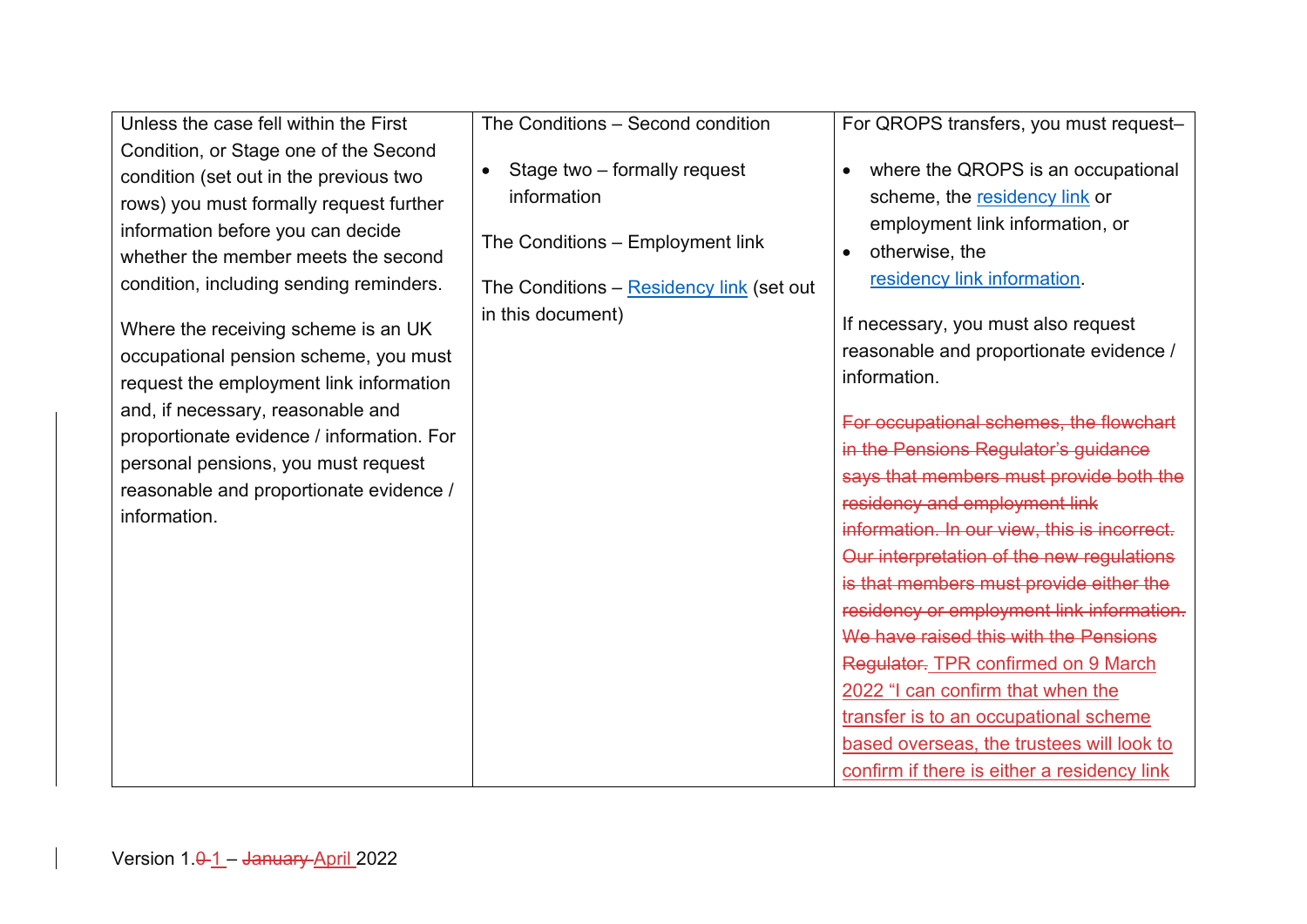| <b>New regulation requirements</b>                                                 | <b>Relevant sub paragraph in section 4</b>                                  | How does this apply to QROPS                                                   |
|------------------------------------------------------------------------------------|-----------------------------------------------------------------------------|--------------------------------------------------------------------------------|
|                                                                                    | (CETV questions and answers) of the                                         | transfers?                                                                     |
|                                                                                    | non-club transfers out technical guide                                      |                                                                                |
|                                                                                    |                                                                             | or employment link. They are not                                               |
|                                                                                    |                                                                             | required to check for both."                                                   |
| When the member provides all the further                                           | The Conditions - Second condition                                           | You assess whether red flags one and                                           |
| information you formally requested, or, if<br>the member does not do so, one month | Stage three – assess whether red<br>$\bullet$                               | amber flags one, two or three are present<br>in respect of the employment link |
| has passed since sending a reminder,                                               | flags one and amber flags one, two or                                       | information, residency link information,                                       |
| you must decide whether the member                                                 | three are present                                                           | and reasonable and proportionate                                               |
| meets the second condition. This                                                   | Stage four - assess whether red flags<br>two to six and amber flags four to | evidence / information in the same way                                         |
| involves assessing whether any red and /<br>or amber flags are present.            | eight are present.                                                          | as if the transfer was to a UK registered<br>pension scheme.                   |
|                                                                                    |                                                                             |                                                                                |
|                                                                                    | The Conditions - Residency link (set out                                    | When assessing these flags against the                                         |
|                                                                                    | in this document)                                                           | residency link information, when reading                                       |
|                                                                                    |                                                                             | the guide, substitute references with<br>"employment link information" with    |
|                                                                                    |                                                                             | "residency link information.                                                   |
|                                                                                    |                                                                             |                                                                                |
|                                                                                    |                                                                             | Unless you refused the transfer because                                        |
|                                                                                    |                                                                             | red flag one is present, you then assess                                       |
|                                                                                    |                                                                             | whether the other red and amber flags                                          |
|                                                                                    |                                                                             | are present in the same way as you<br>would do for transfers to UK schemes.    |
|                                                                                    |                                                                             |                                                                                |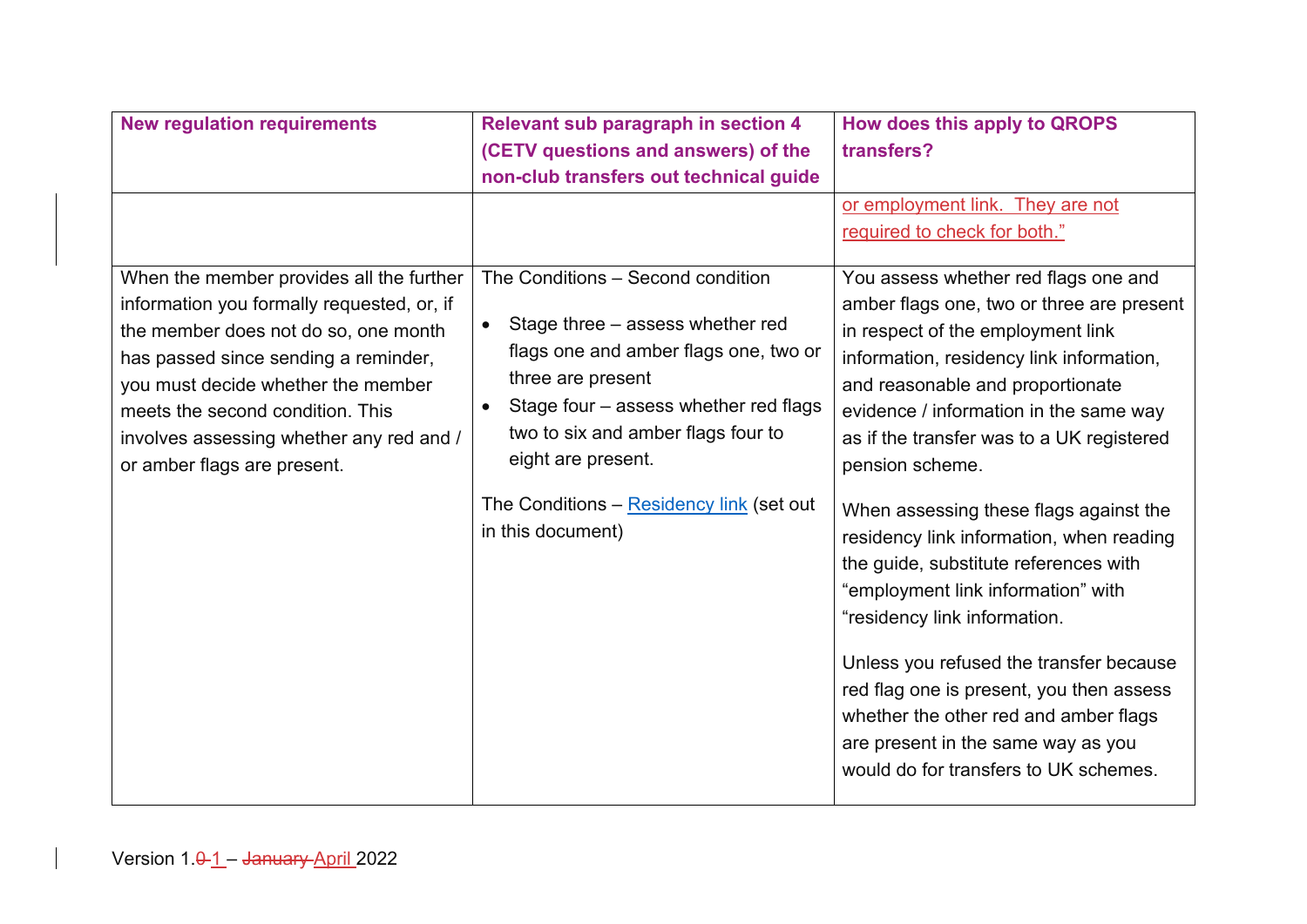| <b>New regulation requirements</b>       | <b>Relevant sub paragraph in section 4</b> | How does this apply to QROPS           |
|------------------------------------------|--------------------------------------------|----------------------------------------|
|                                          | (CETV questions and answers) of the        | transfers?                             |
|                                          | non-club transfers out technical guide     |                                        |
| Record all the information you requested | The Conditions – Second condition          | This applies to QROPS transfers in the |
| and received, together with details of   |                                            | same way as it applies to transfers to |
| your assessment, decision making and     | Stage five – record your decisions         | other UK registered pension schemes.   |
| communications                           |                                            |                                        |
|                                          |                                            |                                        |
| Where you decide that one or more        | The Conditions - MoneyHelper               | This applies to QROPS transfers in the |
| amber flags are present and no red flags |                                            | same way as it applies to transfers to |
| are present, you must direct the member  |                                            | other UK registered pension schemes.   |
| to obtain mandatory guidance from        |                                            |                                        |
| MoneyHelper                              |                                            |                                        |
|                                          |                                            |                                        |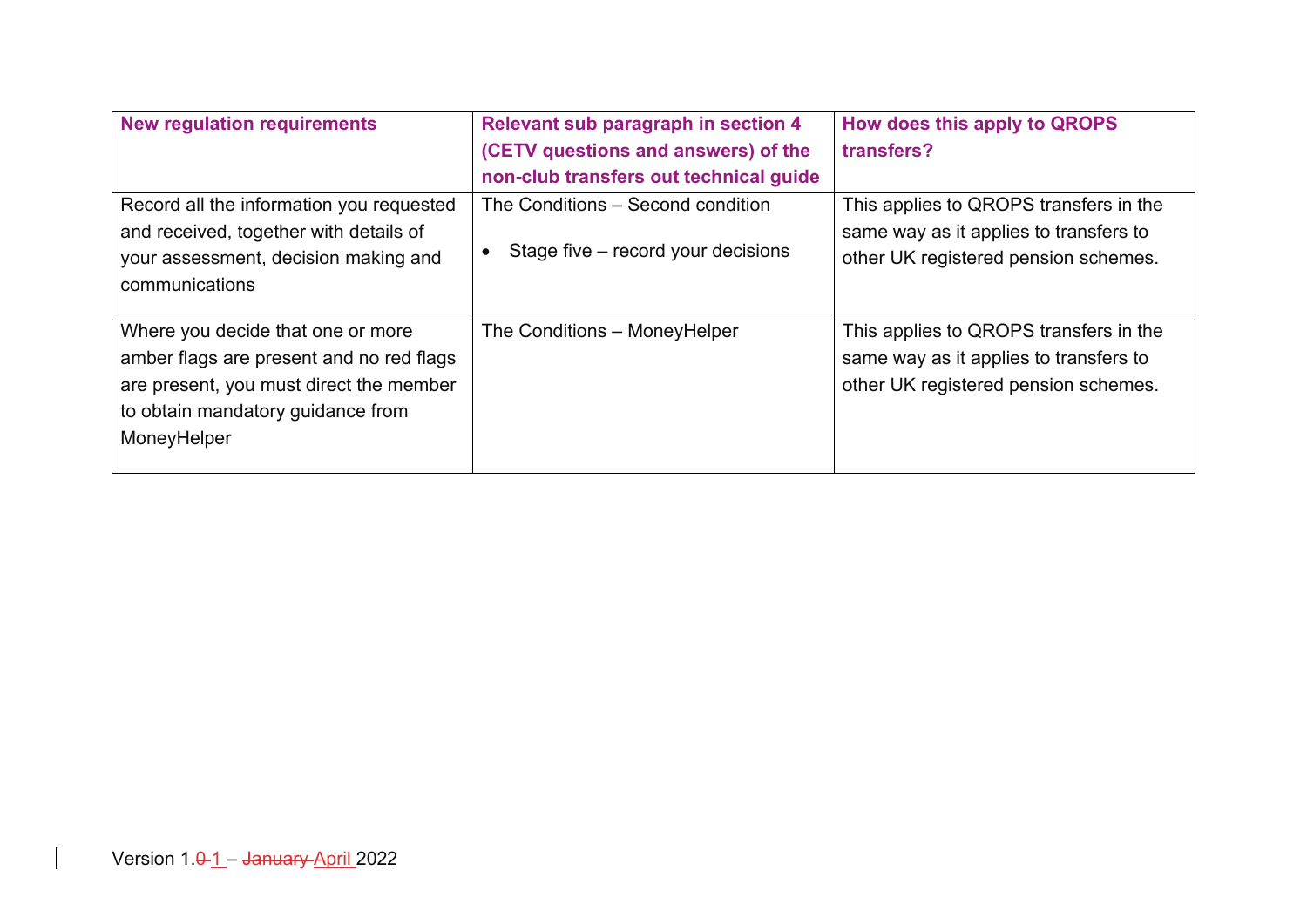| <b>New regulation requirements</b>                                                                                                                                                                                                                                                                                                                                                       | <b>Relevant sub paragraph in section 4</b> | How does this apply to QROPS           |
|------------------------------------------------------------------------------------------------------------------------------------------------------------------------------------------------------------------------------------------------------------------------------------------------------------------------------------------------------------------------------------------|--------------------------------------------|----------------------------------------|
|                                                                                                                                                                                                                                                                                                                                                                                          | (CETV questions and answers) of the        | transfers?                             |
|                                                                                                                                                                                                                                                                                                                                                                                          | non-club transfers out technical guide     |                                        |
| If you are not satisfied that either the First                                                                                                                                                                                                                                                                                                                                           | Can the member lose the right to a         | This applies to QROPS transfers in the |
| or Second condition is met, you must                                                                                                                                                                                                                                                                                                                                                     | CETV?                                      | same way as it applies to transfers to |
| refuse the transfer. You must inform the<br>member in writing within seven working                                                                                                                                                                                                                                                                                                       | The Conditions - Refusing a transfer       | other UK registered pension schemes.   |
| days of your decision. The letter must set                                                                                                                                                                                                                                                                                                                                               |                                            |                                        |
| out:                                                                                                                                                                                                                                                                                                                                                                                     |                                            |                                        |
| the reasons for your decision,<br>the address from which further<br>information about it may be obtained,<br>and<br>information on the right to appeal.<br>We have created a template letter for this<br>purpose called 'Transfers out refusal to<br>transfer'. You can find this on the<br>Administrator guides and documents<br>pages of www.lgpsregs.org and<br>www.scotlgpsregs.org. |                                            |                                        |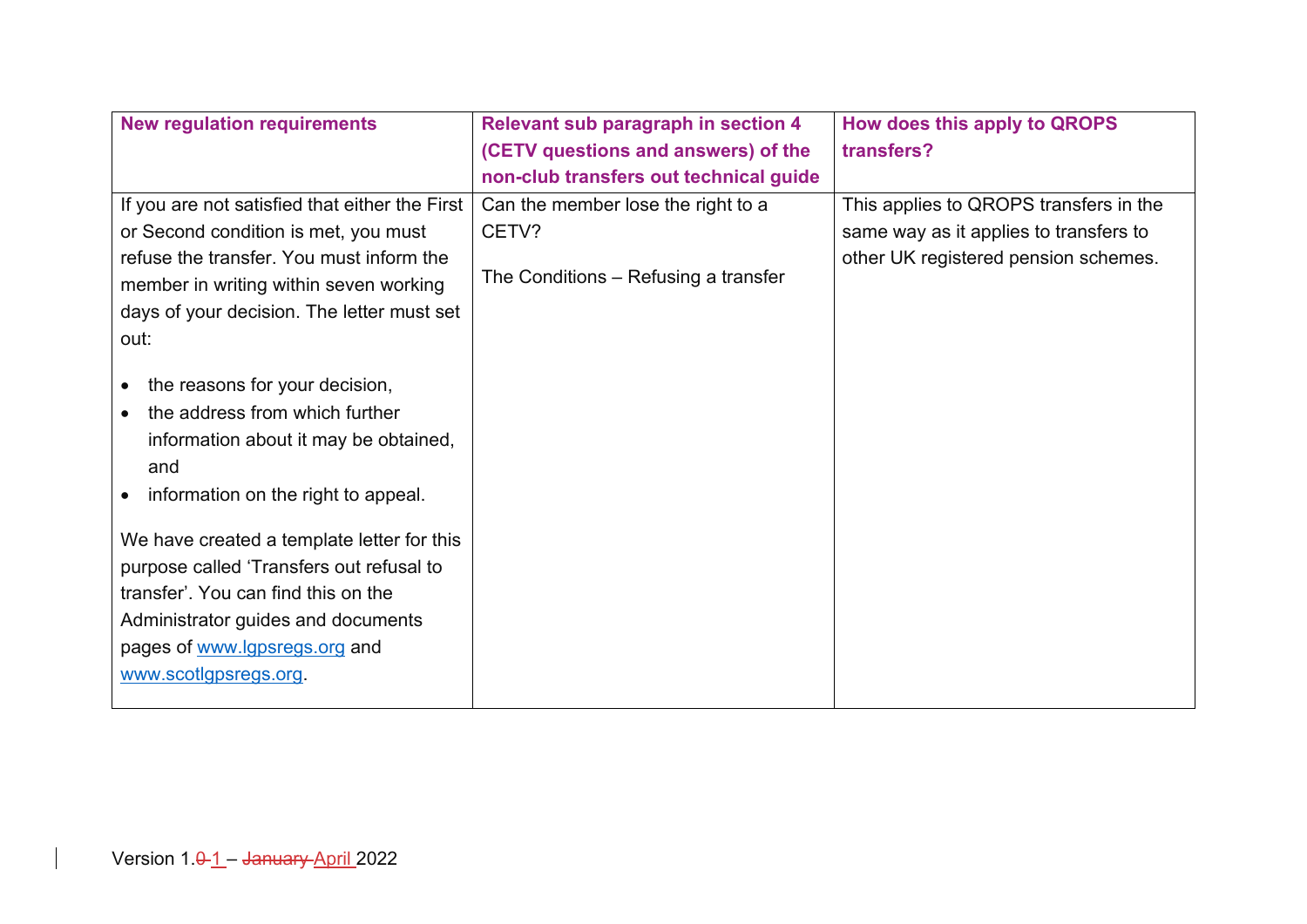| <b>New regulation requirements</b>                                                                                                                                                                                                                                                    | <b>Relevant sub paragraph in section 4</b> | How does this apply to QROPS           |
|---------------------------------------------------------------------------------------------------------------------------------------------------------------------------------------------------------------------------------------------------------------------------------------|--------------------------------------------|----------------------------------------|
|                                                                                                                                                                                                                                                                                       | (CETV questions and answers) of the        | transfers?                             |
|                                                                                                                                                                                                                                                                                       | non-club transfers out technical guide     |                                        |
| If you are satisfied that either the First or                                                                                                                                                                                                                                         | CETV confirmation of payment               | This applies to QROPS transfers in the |
| Second condition is met and you pay the                                                                                                                                                                                                                                               |                                            | same way as it applies to transfers to |
| transfer, you must write to the member                                                                                                                                                                                                                                                |                                            | other UK registered pension schemes.   |
| confirming that:                                                                                                                                                                                                                                                                      |                                            |                                        |
| you have made the payment,<br>the amount of the payment,<br>you are satisfied that either the First<br>$\bullet$<br>or Second condition is met, and<br>the member's right to appeal your<br>decision to pay the transfer under<br>IDRP (including your decision as to its<br>amount). |                                            |                                        |
| We have created a template letter for this                                                                                                                                                                                                                                            |                                            |                                        |
| purpose called 'Transfers out<br>confirmation of payment'. You can find                                                                                                                                                                                                               |                                            |                                        |
| this on the Administrator guides and                                                                                                                                                                                                                                                  |                                            |                                        |
| documents pages of www.lgpsregs.org                                                                                                                                                                                                                                                   |                                            |                                        |
| and www.scotlgpsregs.org.                                                                                                                                                                                                                                                             |                                            |                                        |
|                                                                                                                                                                                                                                                                                       |                                            |                                        |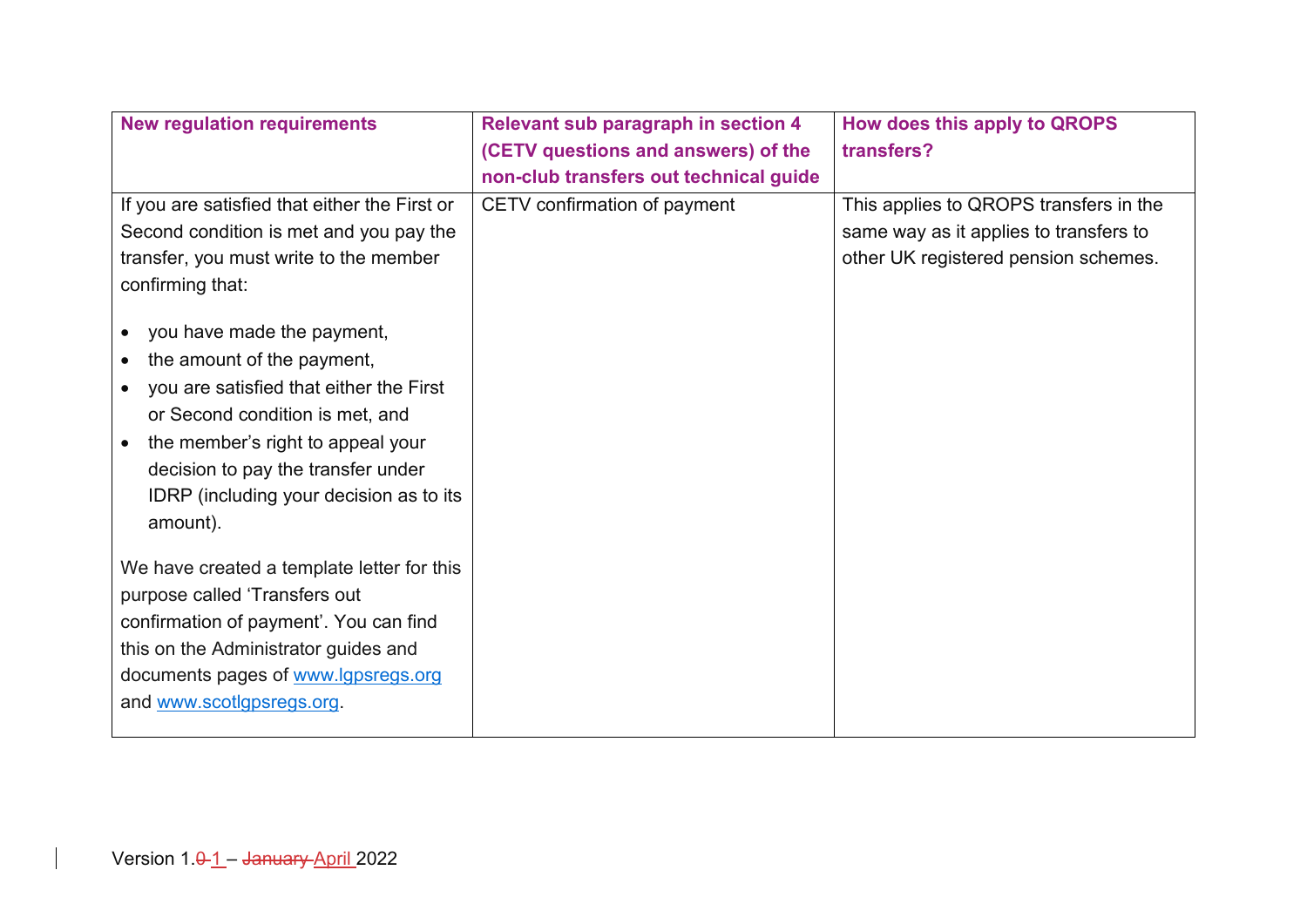## <span id="page-8-0"></span>**Evidence to demonstrate the Residency link**

You must request the following information from the member to demonstrate the residency link:

- a copy of the member's formal residency documentation in the country or territory in which the QROPS is established.
	- − you can decide to request a certified copy of the documentation. A certified copy means certified as a true copy of the original documentation by a solicitor or notary, or an equivalent office holder. This should be paid for by the member. When deciding whether to request a certified copy, [TPR guidance](https://www.thepensionsregulator.gov.uk/en/pension-scams/dealing-with-transfer-requests#3f7f1149a3714d068362024b4ff84497) says that "you should consider whether this is proportionate to the level of risk you have identified and whether you need it to reach a decision."
- at least two other items of evidence in writing confirming that the member is resident in the country or territory in which the QROPS is established.
	- − where an item is not in English, you may request a certified translation. A certified translation means certified as a translation of the original document by a professional translator. This should be paid for by the member. When deciding whether to request a certified translation, [TPR guidance](https://www.thepensionsregulator.gov.uk/en/pension-scams/dealing-with-transfer-requests#3f7f1149a3714d068362024b4ff84497) says that "you should consider whether this is proportionate to the level of risk you have identified and whether you need it to reach a decision."
	- − [TPR guidance](https://www.thepensionsregulator.gov.uk/en/pension-scams/dealing-with-transfer-requests#3f7f1149a3714d068362024b4ff84497) provides examples of the evidence the member could provide and a link to information on the evidence Her Majesty's Revenue & Customs uses to review someone's residency for tax purposes.

You must require that the information is provided to you directly by the member (whether or not they have a representative acting on their behalf in respect of the transfer – such as a financial adviser). The only exceptions to this are in the following circumstances:

- the member has a deputy appointed by the Court of Protection under Part 1 of the Mental Capacity Act 2005 (persons who lack capacity)
- the member has a receiver appointed under Part VII of the Mental Health Act 1983 (management of property and affairs of patients) who is treated as a deputy by virtue of the Mental Capacity Act 2005 with power to make the request for a transfer on the member's behalf
- there is an attorney with a general power, or a power to make the request for a transfer, appointed by the member under the Powers of Attorney Act 1971, the